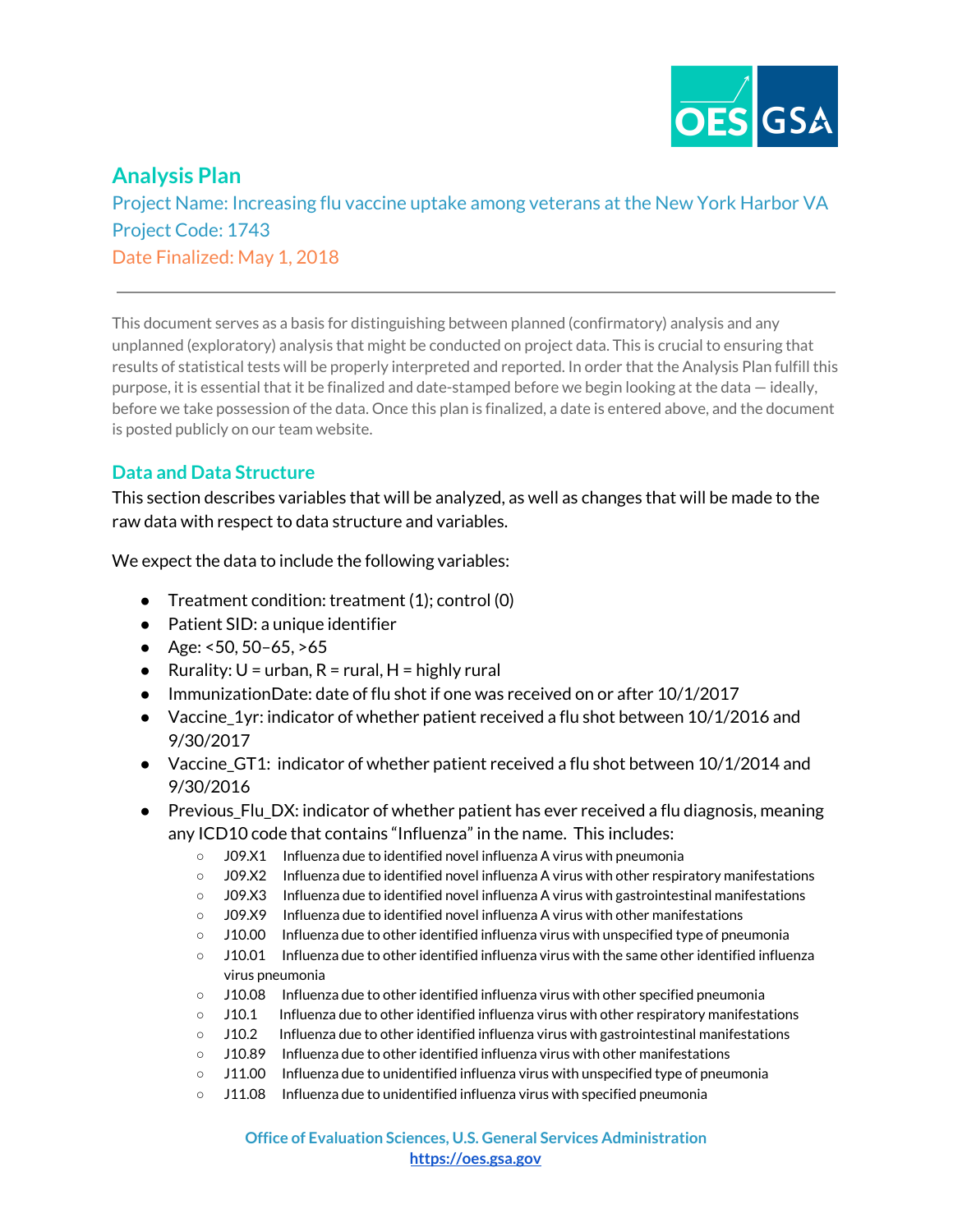- J11.1 Influenza due to unidentified influenza virus with other respiratory manifestations
- J11.2 Influenza due to unidentified influenza virus with gastrointestinal manifestations
- J11.83 Influenza due to unidentified influenza virus with otitis media
- $\circ$  J11.89 Influenza due to unidentified influenza virus with other manifestations

See the Project Design [Document](https://drive.google.com/open?id=1Javr_v3rYjrok25k3HTah-r9VkoxzKxb-9fWC4tB1r0) for more detail on the intervention.

#### **Outcome Variables to Be Analyzed:**

We have two primary outcomes. The first is flu shot take-up, a binary indicator of whether the patient received a flu shot in the current flu season (defined as beginning on 10/1/2017). The second primary outcome, conditional on the first, is flu shot take-up time, or days elapsed between the beginning of the flu season (again, defined for this analysis as 10/1/2017) and the date when a flu shot was received. Both of these will be derived from variables in the raw data as described in the following section.

#### **Transformations of Variables:**

There will be three transformations. First, we will create an indicator of flu shot take-up based on whether 'ImmunizationDate' has a valid value (a date between 10/1/2017 and the end of the observation period). Second, conditional on flu shot take-up, we will create a variable representing flu shot take-up time, or days elapsed between the beginning of the flu season (defined for this analysis as 10/1/2017) and the date when a flu shot was received. Third, we will combine 'Vaccine\_1yr' and 'Vaccine\_GT1' to yield 'Vaccine\_3yr,' a single indicator of whether the patient received a flu shot in the 3 years before the current flu season.

#### **Data Exclusion:**

We will exclude data for any individuals on the treatment assignment list that were not matched to VA health records, identified as records with missing age. (We assume here that any usable health record should include date of birth and thus age.) We do not anticipate any such exclusions.

#### **Treatment of Missing Data:**

We expect no missing values on treatment condition, age, or rurality. On the flu shot and flu diagnosis variables, missing values will be interpreted as absence of a shot or diagnosis.

## **Statistical Models & Hypothesis Tests**

This section describes the statistical models and hypothesis tests that will make up the analysis including any follow-ups on effects in the main statistical model and any exploratory analyses that can be anticipated prior to analysis.

#### **Statistical Models:**

*Randomization Test*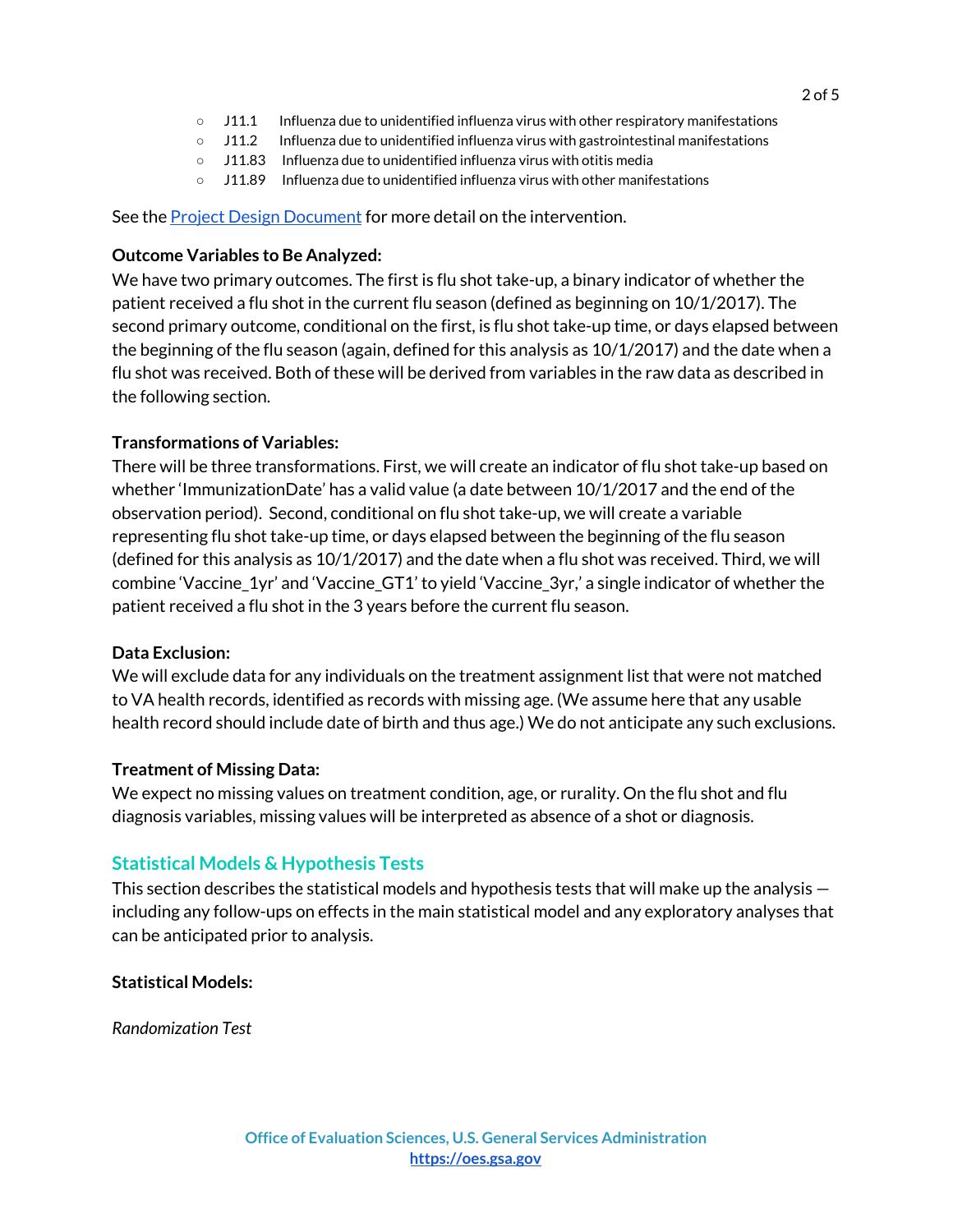Before continuing with analysis, we will check the initial randomization by conducting *d* <sup>2</sup> omnibus balance tests using observable characteristics  $-$  in particular, age, rurality, and prior flu shot behaviors and flu diagnosis.

# *Treatment Effects*

We will estimate the causal effect of the treatment (more specifically, intent to treat) using OLS regression. The primary questions of interest are: Were the emails influential in increasing flu shot take-up? Did people who got a flu shot after being sent an email receive their flu shot earlier in the flu season, compared to people in the control condition who got a flu shot?

In our basic OLS specification, we will regress each of our primary outcomes — flu shot take-up (*S<sup>i</sup>* ) and flu shot take-up time (T $_{\shortmid}$ ) — on an indicator variable for assignment to treatment, both with and without individual covariates representing age, rurality (potentially a proxy for proximity to a VA medical facility), and specific features of the patient's health history that might reflect propensity to get a flu shot.

Thus, our main regression specification is:

$$
S_i = \infty + \beta E_i + X_i' \theta + \varepsilon_i
$$
  

$$
T_i = \infty + \beta E_i + X_i' \theta + \varepsilon_i
$$

where *E<sup>i</sup>* is an indicator for whether the individual was assigned to receive the email reminder treatment;  $\mathsf{X}'$  is a vector of individual covariates; and  $\,\varepsilon\,$  <sub>i</sub> is an idiosyncratic error term.

The individual covariates *X*' will represent

- age
- rurality
- $\bullet$  whether the patient received a flu shot in the last 3 years ('Vaccine 3yr')
- whether the patient has a prior flu diagnosis on record ('Previous\_Flu\_DX')

We include these covariates to adjust for factors that might reflect pre-treatment differences in propensity to get a flu shot.

Note, to analyze effect on flu shot take-up time (*T<sup>i</sup>* ), we will restrict our analytical sample to those who received a flu shot in the current flu season. We will only conduct this analysis if there is sufficient power (80%) to detect a difference of 1 month in take-up time.

To analyze flu shot take-up (the binary outcome *S<sup>i</sup>* ), in addition to the OLS specification, we will run an analogous logistic regression. We do this in anticipation of publishing in outlets for which logistic regression is the norm. If the OLS and logistic regressions yield substantively different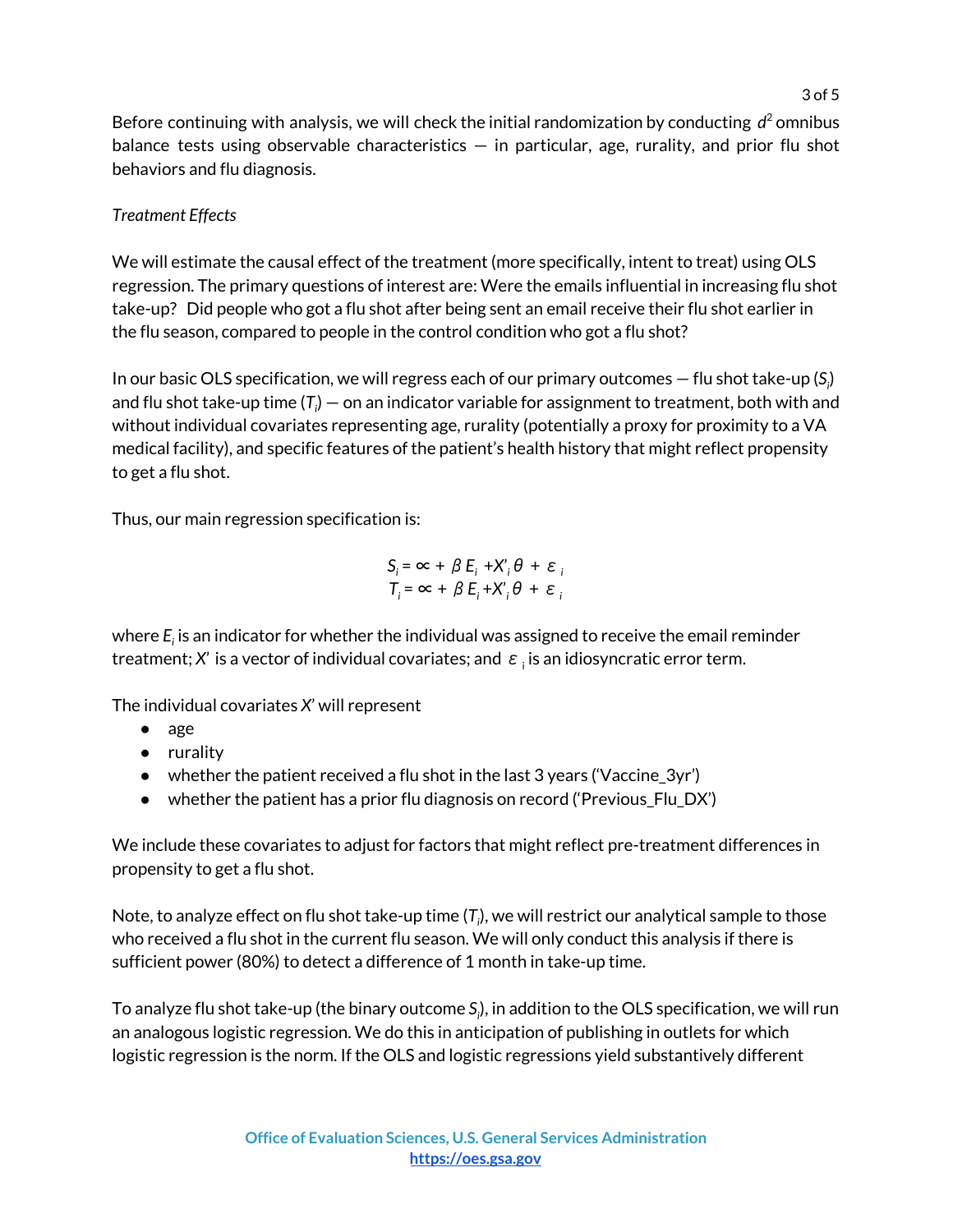results, the OLS results will take precedence. We will use Freedman's (2008) plug-in estimator in order to report differences in log-odds among treatment conditions. $^{\rm 1}$ 

## *Standard Error Adjustments*

In our primary analysis, we will estimate heteroskedasticity robust (HC2) standard errors.

## **Inference Criteria, Including Any Adjustments for Multiple Comparisons:**

We will use standard inference criteria. We will use two-tailed tests and three threshold *p*-values: 1%, 5%, and 10%. Given the very small cost of the intervention and the large health benefits of adhering to antiretroviral therapy, any effect we can detect statistically is likely policy relevant.

We will not perform any adjustment for multiple comparisons.

# **Limitations:**

There are at least two main limitations for this study. First, while we have a few covariates to test balance and heterogeneous effects, we do not have access to covariates related to income or other potentially relevant factors. Second, our measurement of flu shot take-up is limited to veterans who receive their flu shot from a VA facility. Flu shots received from any non-VA source (e.g. a local pharmacy) may not be captured within our data.

## **Exploratory Analysis:**

## *Heterogeneous Treatment Effects*

Power calculations for our main analysis suggest that our study is not powered to identify heterogeneous effects. Nonetheless, we will test for several sets of heterogeneous effects in case the study has a larger than expected sample size -- by adding interaction terms to our primary specifications to represent interaction between treatment and the covariates listed above.

## *Timing effects*

We will explore whether emails affected the timing of flu shots (e.g., Did more people get their shots in the weeks immediately following the email sends?)

## *Survival Analysis*

Additionally, the structure of the data and the multiple treatment reminders sent a semi-regular intervals (three times during the sample period), will allow us to also explore the application of a survival analysis technique. We anticipate using a cox proportional hazard rate to model the impact of treatment reminder for various subgroups (i.e. older population, prior flu shot recipients, etc.)

<sup>1</sup> Freedman DA (2008) Randomization does not justify logistic regression. *Statistical Science 23*: 237–249..